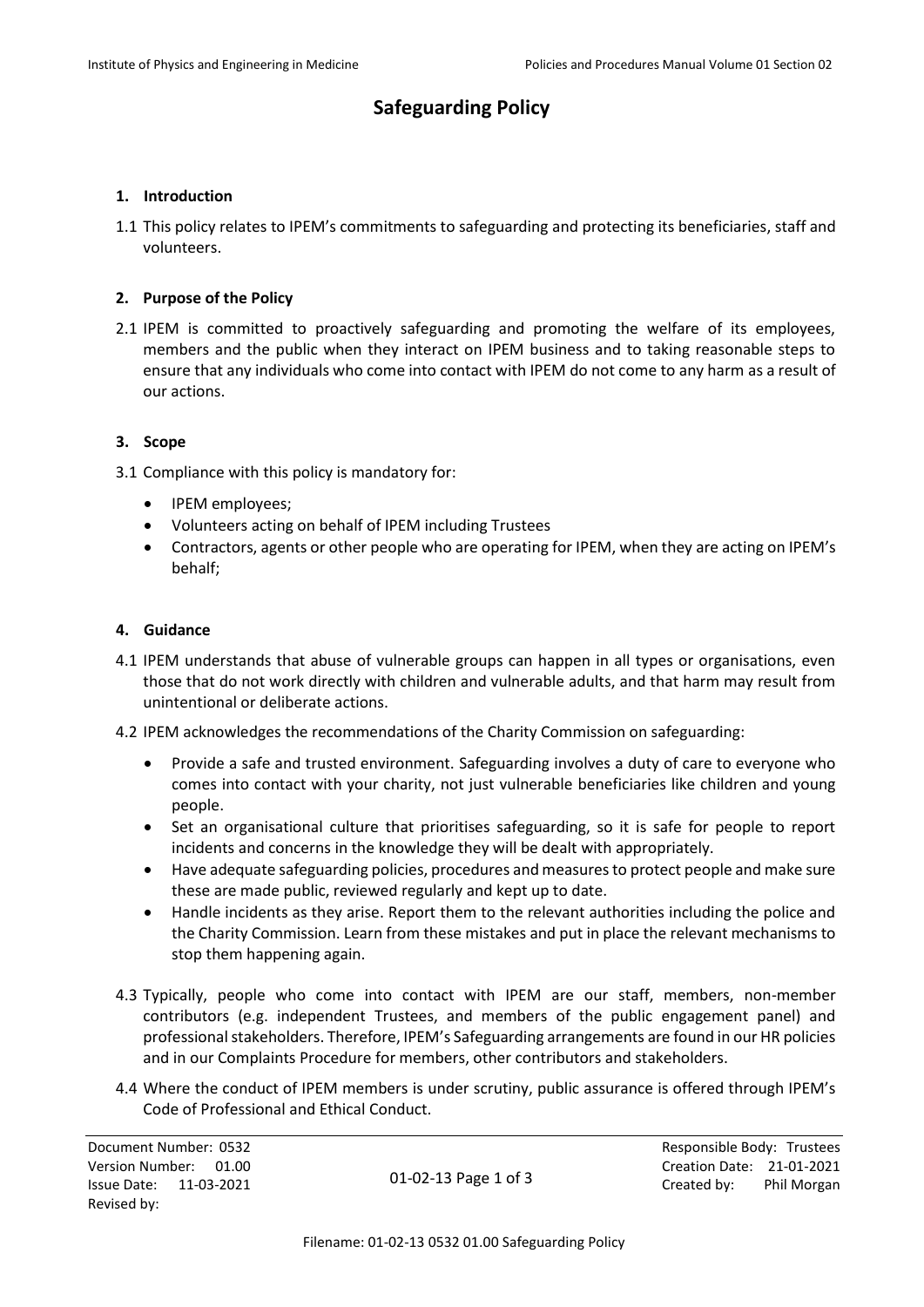# **Safeguarding Policy**

4.5 In addition to maintaining our Safeguarding arrangements, IPEM will:

- Ensure that safeguarding concerns are addressed promptly and through appropriate channels;
- Report any suspected criminal activity to the police without undue delay;
- Report safeguarding incidents, allegations or concerns to external authorities and regulators, as appropriate, and in accordance with best practice;
- Seek to understand the risks to people that may arise through our actions and activities;
- Regularly remind staff and volunteers of their duty of care and educate them about the potential risk to people who come into contact with IPEM and how to prevent harm;
- Review our safeguarding arrangements along with this policy to ensure they meet best practice and are compliant with the recommendations of the Charity Commission;
- Carry out appropriate due diligence on any organisation with whom IPEM partners or contracts to carry out its work to ensure they have appropriate controls and safeguarding measures in place;
- Take other appropriate steps to mitigate risk where it is identified;
- Enable staff and volunteers to report any safeguarding concerns and record any incidents;
- Ensure this policy is publicly available through IPEM's website.

### **5. Roles and responsibilities**

5.1 Individuals are required to:

- Read, understand and comply with this policy;
- Avoid any activity that might lead to, or suggest, a breach of this policy;
- Immediately report any concerns to the persons named below.

#### *Reporting*

- 5.2 Staff should immediately report any concerns to their line manager AND a member of the Senior Management Team (where these two people are the same person, the concerns should be reported to your line manager and another member of the Senior Management Team).
- 5.3 If the concerns relate to your line manager, you should report them to a member of the Senior Management Team and the Chair of the Board of Trustees.
- 5.4 Volunteers should report safeguarding concerns to a member of the Senior Management Team and the Chair of the Board of Trustees.
- 5.5 If your concerns relate to the Chair of the Board of Trustees, you should report them to the Secretary to the Board of Trustees or another Trustee.

#### **6. Training and Infrastructure**

6.1 IPEM will instigate or strengthen the following measures to embed organisational commitment:

- IPEM will support employees to understand and work within the provisions of this policy through training/briefing on their responsibilities and obligations under this policy and it will form part of the induction for new staff and Trustees.
- IPEM will ensure this policy is effectively integrated into IPEM's activities and that it is subject to monitoring and review.

01-02-13 Page 2 of 3